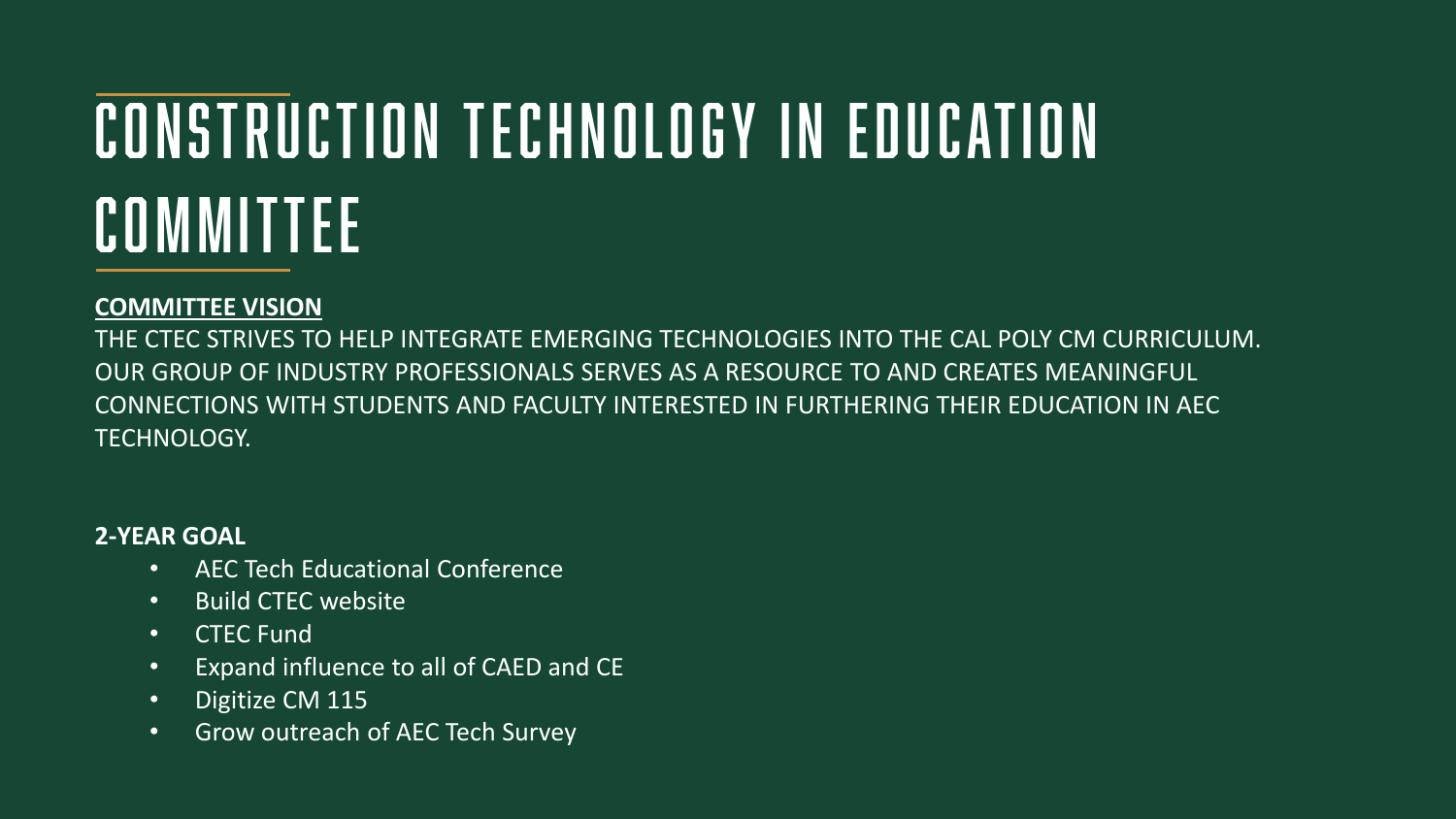# Committee Members

# **CTEC**

Chair: Matty Reed Vice-Chair: Shane Saltzgiver

- Matt Williamson
- Trey Garcia
- Kevin Williams
- Jeremy Futerman
- Tyler Hecht
- Justin Porter
- Robert Dowling
- Trevor Houghton
- Luis Esquivel
- Matthew Susank
- Brianna Williams
- Bradford Reller
- Matt Cotterell